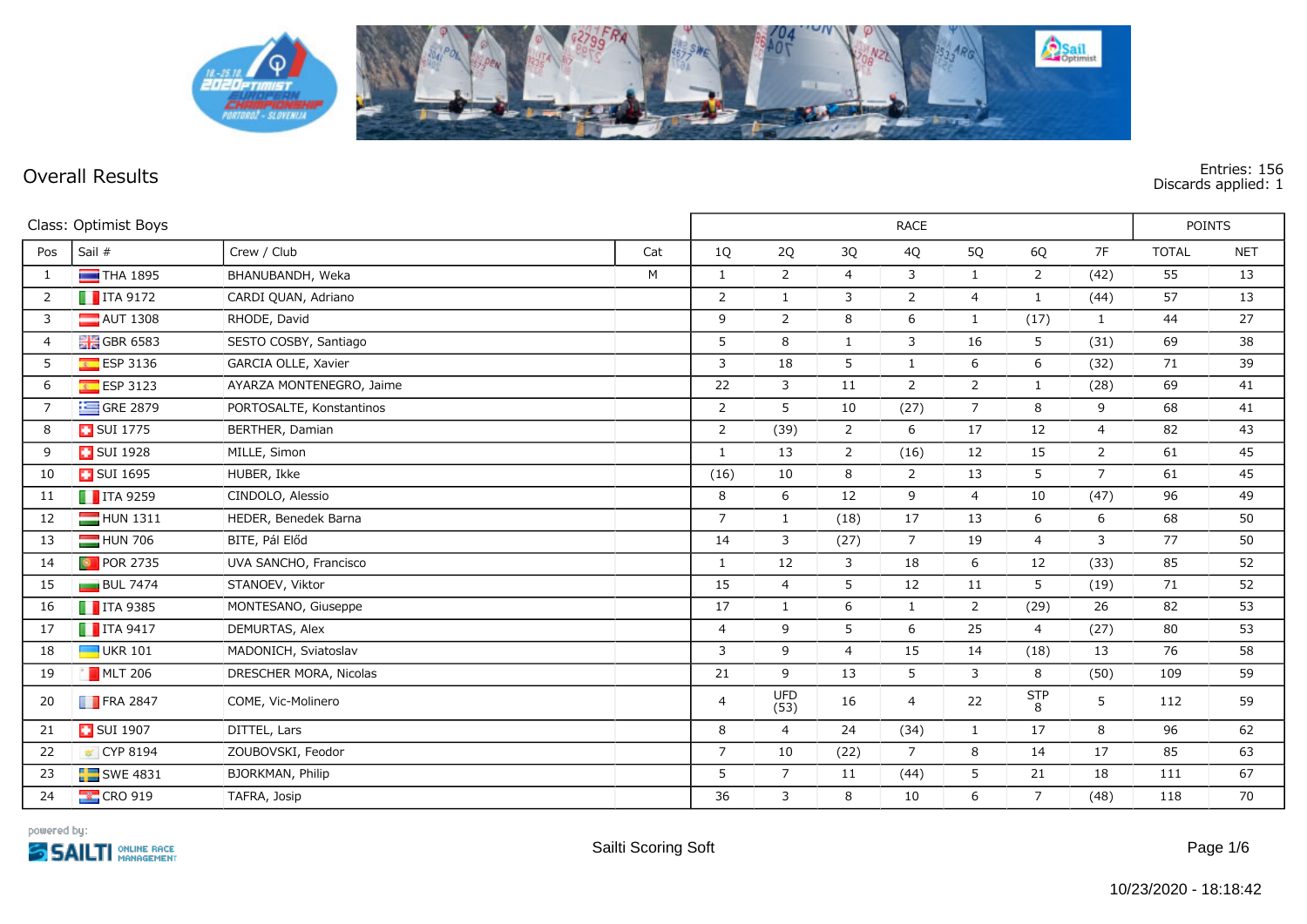| 25 | $\blacksquare$ SWE 4833   | BIRGERSSON, Leo                  | $\overline{7}$     | 2                | 26              | $\mathbf{1}$   | $\overline{2}$     | <b>UFD</b><br>(53) | 36                 | 127 | 74  |
|----|---------------------------|----------------------------------|--------------------|------------------|-----------------|----------------|--------------------|--------------------|--------------------|-----|-----|
| 26 | <b>UKR 9058</b>           | MYKHAILICHENKO, Danyil           | <b>UFD</b><br>(53) | 5                | $\mathbf{1}$    | 15             | 5                  | 23                 | 25                 | 127 | 74  |
| 27 | $\blacksquare$ FRA 2785   | ANATOLE, Thomas                  | 5                  | 24               | $\mathbf{1}$    | 21             | 14                 | 9                  | <b>RET</b><br>(53) | 127 | 74  |
| 28 | <b>EX</b> CRO 1220        | TOL, Tristan                     | 13                 | 15               | $7\overline{ }$ | 13             | (24)               | 6                  | 20                 | 98  | 74  |
| 29 | <b>B</b> SUI 1844         | LEIMGRUBER, Arnaud               | 4                  | 10               | 9               | 24             | 10                 | 19                 | (35)               | 111 | 76  |
| 30 | <b>C</b> BRA 4098         | MENEZES, Fernando                | 18                 | 17               | 9               | 25             | 12                 | $\mathbf{1}$       | (34)               | 116 | 82  |
| 31 | RUS 762                   | CHERNYKH, Nikita                 | 13                 | 22               | 25              | (29)           | 3                  | $\,8\,$            | 12                 | 112 | 83  |
| 32 | $\blacksquare$ BEL 1195   | BORGHIJS, Sander                 | $\boldsymbol{6}$   | 14               | 25              | 11             | (29)               | 11                 | 16                 | 112 | 83  |
| 33 | $SWE$ 4771                | WESTERLIND, Viggo                | 26                 | 12               | 18              | (35)           | 10                 | $\overline{2}$     | 21                 | 124 | 89  |
| 34 | $\Box$ DEN 8671           | WOLFF, John Frederik             | 24                 | 26               | $7^{\circ}$     | 14             | $\overline{4}$     | (40)               | 14                 | 129 | 89  |
| 35 | <b>ESP 3050</b>           | PADRON FERRER, Miguel            | 19                 | 17               | (31)            | 8              | 9                  | 14                 | 23                 | 121 | 90  |
| 36 | <b>FRA 2809</b>           | TOM, Goron                       | <b>STP</b><br>8    | 19               | $\overline{7}$  | 10             | 23                 | <b>UFD</b><br>(53) | 30                 | 150 | 97  |
| 37 | $\boxed{\bullet}$ ISR 122 | BAR, Kfir                        | 9                  | 11               | 28              | 12             | 36                 | $\overline{2}$     | (40)               | 138 | 98  |
| 38 | HUN 704                   | KIS-SZÖLGYÉMI, Soma              | <b>UFD</b><br>(53) | 30               | 10              | 14             | 13                 | 21                 | 10                 | 151 | 98  |
| 39 | CZE 817                   | KRAUS, Lukáš                     | 13                 | (41)             | 32              | 11             | 15                 | 12                 | 15                 | 139 | 98  |
| 40 | $\Box$ DEN 8647           | HASTRUP, Frederik                | 27                 | 21               | (51)            | 5              | 25                 | 10                 | 11                 | 150 | 99  |
| 41 | $\blacksquare$ BEL 1209   | DE WILDE, Boris                  | 12                 | 14               | 12              | 9              | 31                 | (46)               | 22                 | 146 | 100 |
| 42 | <b>C</b> BRA 4215         | COCCHI KUBELKA DE FREITAS, Lucas | $\,8\,$            | 6                | 31              | $11\,$         | 15                 | 32                 | (43)               | 146 | 103 |
| 43 | <b>Extra SLO 377</b>      | RODICA, Mark                     | 30                 | 11               | 23              | $12$           | $\overline{7}$     | 20                 | (49)               | 152 | 103 |
| 44 | FIN 1158                  | KOVALAINEN, Oskar                | 14                 | 11               | 9               | (51)           | 11                 | 34                 | 24                 | 154 | 103 |
| 45 | GER 1526                  | WAGNER, Moritz                   | 25                 | 19               | 13              | 37             | $\overline{7}$     | $\overline{7}$     | (46)               | 154 | 108 |
| 46 | <b>H</b> GBR 6470         | GATEHOUSE, Charlie               | 6                  | (36)             | 15              | 22             | 18                 | 21                 | 29                 | 147 | 111 |
| 47 | $\blacksquare$ ITA 9017   | CORTESE, Alessandro              | 6                  | 23               | 17              | 15             | 29                 | 22                 | (37)               | 149 | 112 |
| 48 | <b>But</b> SLO 944        | PETRIC, Maj                      | 11                 | <b>STP</b><br>18 | 19              | 20             | 20                 | 25                 | (51)               | 164 | 113 |
| 49 | <b>Buy</b> SLO 758        | DUJMOVIČ ŠTERPIN, Svit           | 27                 | 35               | $\mathbf{3}$    | 26             | 16                 | 9                  | (38)               | 154 | 116 |
| 50 | MON 1401                  | GARCIA, Noah                     | 29                 | 33               | 15              | 16             | 12                 | 13                 | (39)               | 157 | 118 |
| 51 | POL 3480                  | SZCZUKOWSKI, Jeremi              | 10                 | 5                | DSQ<br>(53)     | 25             | 27                 | 15                 | 41                 | 176 | 123 |
| 52 | $\blacksquare$ FRA 2833   | NICLAS, Flandorffer              | 12                 | $\overline{4}$   | 10              | 43             | 43                 | 16                 | (45)               | 173 | 128 |
| 53 | $E =$ ESP 3125            | MESQUIDA BARCELO, Marc           | 23                 | 8                | 32              | 24             | <b>RET</b><br>(53) | 3                  | $\mathbf{1}$       | 144 | 91  |
| 54 | $E$ ESP 2917              | MARTIN GARCIA-MARCOS, Manuel     | 20                 | 16               | 26              | $\overline{7}$ | 24                 | (36)               | $\overline{4}$     | 133 | 97  |
| 55 | CYP 2020                  | BOEROS, Emilios Max              | 10                 | 20               | 30              | (49)           | 22                 | 14                 | 6                  | 151 | 102 |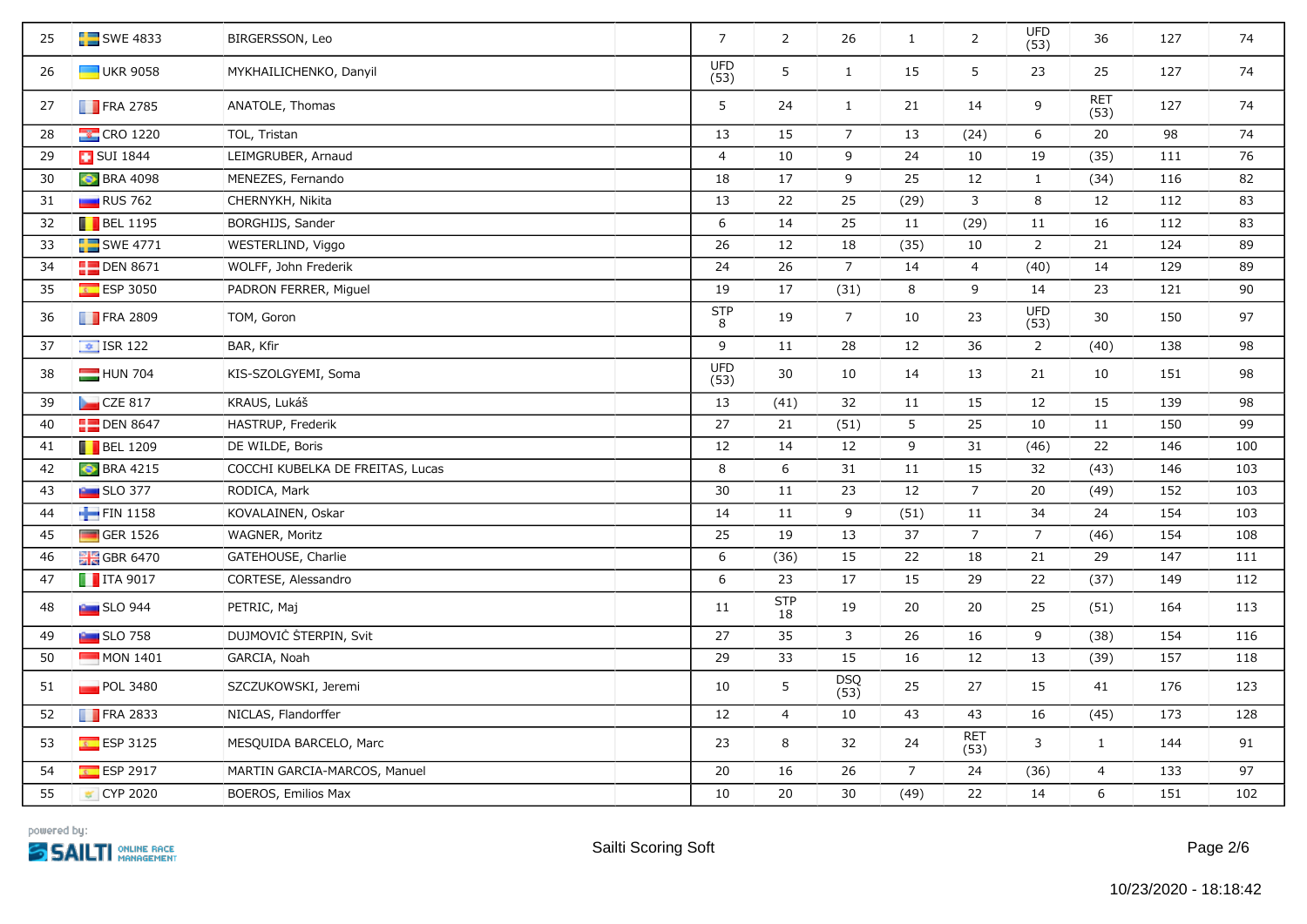| 56 | GER 1393                | BERKTOLD, Josh              | M | 31                 | 30             | 6              | 31             | (38)         | 3                  | 5                  | 144 | 106 |
|----|-------------------------|-----------------------------|---|--------------------|----------------|----------------|----------------|--------------|--------------------|--------------------|-----|-----|
| 57 | SWE 4840                | DAHLBERG, Wilhelm           |   | 15                 | 18             | $\overline{2}$ | (30)           | 29           | 28                 | 21                 | 143 | 113 |
| 58 | $SWE$ 4837              | BERNHARDTZ, Levi            |   | 9                  | (47)           | 24             | 9              | 8            | 40                 | 26                 | 163 | 116 |
| 59 | <b>D</b> POR 2744       | SOUSA, Miguel               |   | 21                 | 15             | 16             | 26             | (34)         | 18                 | 24                 | 154 | 120 |
| 60 | AUT 2704                | PRUSA, Alexander Maximilian |   | 32                 | 25             | 30             | 3              | 20           | (40)               | 13                 | 163 | 123 |
| 61 | $=$ GRE 2880            | KYFIDIS, Alexandros         |   | 21                 | 29             | (49)           | $\overline{4}$ | 40           | 19                 | $10\,$             | 172 | 123 |
| 62 | $\frac{1}{2}$ CRO 1303  | JURMAN, Edi                 |   | 20                 | 26             | 36             | (40)           | 8            | 25                 | 11                 | 166 | 126 |
| 63 | $\Box$ UKR 17           | PYLYPCHII, Ivan             |   | 15                 | 13             | 16             | 23             | (41)         | 26                 | 35                 | 169 | 128 |
| 64 | $\blacksquare$ BEL 1200 | ROSSEL, Vic                 |   | 33                 | 31             | 29             | (39)           | 9            | 20                 | $\overline{7}$     | 168 | 129 |
| 65 | $\Box$ GER 1555         | BÖTSCH, Constantin          |   | 38                 | 19             | 34             | 8              | 21           | <b>RET</b><br>(53) | 9                  | 182 | 129 |
| 66 | GER 1177                | VON HOLTUM, Leonard         |   | 19                 | 27             | 14             | 31             | (38)         | 22                 | 16                 | 167 | 129 |
| 67 | $HUN$ 1313              | DEMJÉN, Olivér              |   | 29                 | 22             | 17             | 27             | 17           | (42)               | 17                 | 171 | 129 |
| 68 | GER 1470                | SIGGE, Paul                 |   | 38                 | $\overline{7}$ | 27             | (41)           | 23           | 17                 | 18                 | 171 | 130 |
| 69 | <b>BUL 7377</b>         | MANEV, Vasil                |   | 41                 | 8              | (43)           | 33             | 5            | 11                 | 33                 | 174 | 131 |
| 70 | HUN 2005                | BORDA, Levente              |   | 35                 | 12             | 31             | (38)           | 32           | 9                  | 12                 | 169 | 131 |
| 71 | $\blacksquare$ BEL 1236 | SERGEYS, Lasse-Finn         |   | 11                 | 40             | 19             | $\overline{4}$ | 32           | 26                 | (45)               | 177 | 132 |
| 72 | <b>B</b> SVK 541        | BRESTOVSKY, Oliver          |   | 24                 | 40             | 18             | (42)           | 10           | 15                 | 25                 | 174 | 132 |
| 73 | $\frac{1}{2}$ HKG 313   | JESSOP, Peter               |   | 11                 | 21             | 37             | 37             | 26           | (44)               | $\overline{2}$     | 178 | 134 |
| 74 | $\blacksquare$ BEL 1176 | <b>BULTYNCK, Anders</b>     |   | 16                 | 31             | 36             | 20             | 28           | <b>UFD</b><br>(53) | $\mathsf{3}$       | 187 | 134 |
| 75 | <b>H</b> GBR 6043       | KELSALL, Thomas             |   | 10                 | 28             | 20             | 17             | (42)         | 30                 | 29                 | 176 | 134 |
| 76 | RUS 204                 | EREMIN, Dmitrii             |   | 30                 | (38)           | 21             | 38             | 14           | 13                 | 19                 | 173 | 135 |
| 77 | <b>B</b> SUI 1925       | RADU, Antonin               |   | 31                 | DSQ<br>(53)    | 14             | 10             | 41           | 33                 | 8                  | 190 | 137 |
| 78 | GER 1391                | KRAUSE, Tim                 |   | <b>UFD</b><br>(53) | 33             | 15             | 5              | 36           | 13                 | 36                 | 191 | 138 |
| 79 | $\equiv$ GRE 2548       | TOURNIS, Ioannis            |   | <b>UFD</b><br>(53) | 6              | 17             | 42             | 17           | 16                 | 40                 | 191 | 138 |
| 80 | $\blacksquare$ FRA 2716 | EDOUARD, Torres-Ferrafiat   |   | 43                 | 22             | $\overline{4}$ | 13             | (47)         | 30                 | 27                 | 186 | 139 |
| 81 | <b>D</b> POR 2740       | MUNHA, Afonso               |   | 18                 | 42             | 24             | 22             | 27           | $\overline{7}$     | <b>UFD</b><br>(53) | 193 | 140 |
| 82 | CZE 845                 | TOMES, Jiří                 |   | 12                 | 17             | (37)           | 37             | 18           | 20                 | $\overline{37}$    | 178 | 141 |
| 83 | <b>C</b> BRA 4097       | MENEZES, Guilherme          |   | 22                 | 14             | 20             | 40             | 19           | (41)               | 28                 | 184 | 143 |
| 84 | $\boxed{\div}$ ISR 126  | ELMAKIAS, Shahar            |   | (45)               | 21             | 37             | 17             | 26           | $\overline{4}$     | 41                 | 191 | 146 |
| 85 | $\Box$ UKR 102          | KARABADZHAK, Dmytro         |   | 23                 | (49)           | 33             | 33             | $\mathsf{3}$ | 11                 | 44                 | 196 | 147 |
| 86 | $LTU$ 9412              | SCHEIDT, Erik               |   | 28                 | 37             | (46)           | 18             | 30           | 19                 | 15                 | 193 | 147 |
| 87 | HUN 1329                | SIKLOSI, Mór                |   | 25                 | 35             | 21             | 18             | 28           | (47)               | 20                 | 194 | 147 |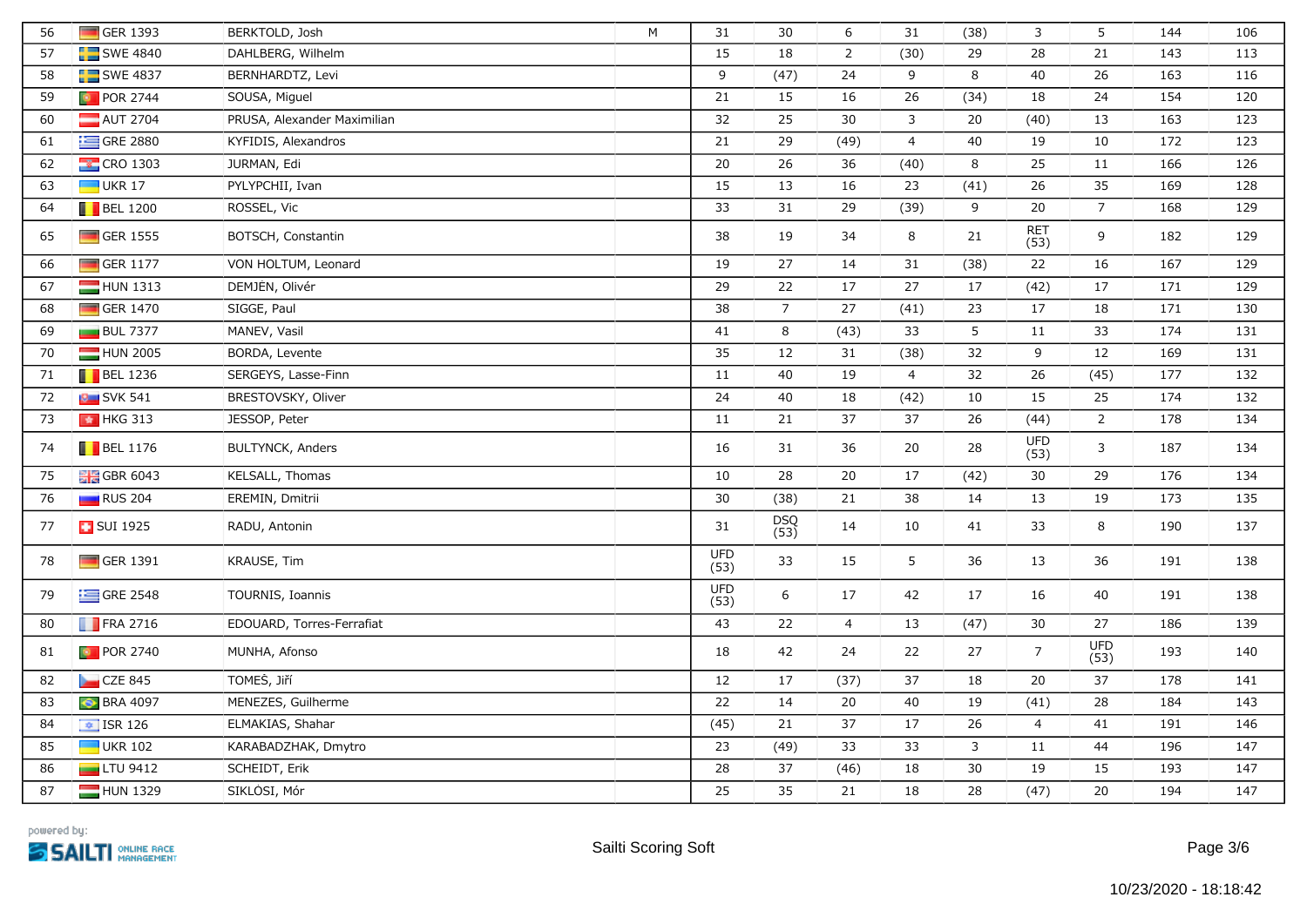| 88  | POL 3411                | NOSOL, Filip                  | 14               | 33             | 6    | 22   | 37   | 38   | (38)               | 188 | 150 |
|-----|-------------------------|-------------------------------|------------------|----------------|------|------|------|------|--------------------|-----|-----|
| 89  | POL 3481                | JAROSZEK, Michal              | 33               | (40)           | 35   | 30   | 9    | 10   | 34                 | 191 | 151 |
| 90  | $\blacksquare$ SWE 4774 | <b>BENGTSSON, Erik</b>        | 35               | 20             | 39   | (47) | 15   | 25   | 22                 | 203 | 156 |
| 91  | $\Box$ RUS 221          | MAXIMKIN, Artem               | (44)             | 25             | 29   | 28   | 34   | 28   | 14                 | 202 | 158 |
| 92  | $\frac{1}{2}$ CRO 1155  | PETTENER, Grigor              | 23               | 16             | (44) | 29   | 30   | 31   | 32                 | 205 | 161 |
| 93  | ₹ CYP 3904              | ANDREOU, Stefanos             | 39               | 24             | 19   | 14   | (49) | 38   | 30                 | 213 | 164 |
| 94  | $\Box$ DEN 8675         | HEDEGAARD, Marius             | (42)             | 38             | 20   | 19   | 31   | 36   | 23                 | 209 | 167 |
| 95  | $CZE$ 908               | VALENTA, Jan                  | 24               | 29             | 40   | 8    | 28   | (48) | 43                 | 220 | 172 |
| 96  | $\blacksquare$ AUT 1197 | SCHNEEWEIS, Philipp           | 16               | 30             | 38   | 23   | 22   | 46   | <b>UFD</b><br>(53) | 228 | 175 |
| 97  | <b>EX</b> CRO 1259      | DUPLANCIC, Bepo               | 26               | 18             | 34   | (45) | 42   | 24   | 31                 | 220 | 175 |
| 98  | $\boxed{\div}$ ISR 168  | VERED VILENCHIK, Omer         | 32               | 23             | 21   | 32   | (45) | 33   | 39                 | 225 | 180 |
| 99  | $\Box$ UKR 239          | KHASHCHYNA, Semen             | 38               | 25             | 11   | (51) | 30   | 32   | 47                 | 234 | 183 |
| 100 | $\equiv$ GRE 2930       | APEIRANTHITIS, Alexandros     | 43               | 44             | 34   | 16   | 19   | 29   | (48)               | 233 | 185 |
| 101 | $\Box$ RUS 16           | EBSEENKO, Vsevoiod            | 30               | 39             | (51) | 23   | 11   | 41   | 42                 | 237 | 186 |
| 102 | $\blacksquare$ SLO 875  | KOVAČIĆ, Rok                  | 31               | 46             | 14   | 24   | 44   | $27$ | (46)               | 232 | 186 |
| 103 | $SLO$ 395               | KOPRIVEC, Peter               | 37               | 32             | 13   | 31   | 31   | 43   | <b>RET</b><br>(53) | 240 | 187 |
| 104 | <b>D</b> POR 2697       | BAPTISTA FERNANDES, Salvador  | <b>UFD</b><br>53 | $\overline{7}$ | 33   | 48   | 39   | 16   | <b>UFD</b><br>(53) | 249 | 196 |
| 105 | CZE 844                 | BURDA, František              | 22               | 28             | 28   | 35   | (35) | 34   |                    | 182 | 147 |
| 106 | <b>C</b> BRA 4166       | GIAGIO DO AMARAL, Luiz Felipe | (45)             | 27             | 33   | 41   | 18   | 33   |                    | 197 | 152 |
| 107 | $\blacksquare$ UKR 121  | SVISHCHOV, Dmytro             | 35               | 15             | 30   | 48   | 25   | (49) |                    | 202 | 153 |
| 108 | $\bullet$ POR 2732      | CASTELO BRANCO, Augusto       | 43               | 24             | 25   | 28   | 33   | (48) |                    | 201 | 153 |
| 109 | $SLO$ 512               | GERŻELJ, Teo                  | (47)             | 43             | 12   | 21   | 36   | 42   |                    | 201 | 154 |
| 110 | $\frac{1}{2}$ CRO 1248  | LJUBICIC, Marin               | 46               | (50)           | 35   | 19   | 21   | 35   |                    | 206 | 156 |
| 111 | $LAT$ 68                | MUCINS, Ricards               | 32               | 23             | (41) | 38   | 39   | 24   |                    | 197 | 156 |
| 112 | <b>BUL 2418</b>         | VANGELOV, Aleksandar          | 27               | 31             | 44   | (46) | 16   | 42   |                    | 206 | 160 |
| 113 | FIN 1161                | PUOLAKKA, Henrik              | 17               | 46             | 38   | (47) | 37   | 22   |                    | 207 | 160 |
| 114 | $\equiv$ EST 268        | SEPP, Andrias                 | 19               | 35             | (49) | 39   | 24   | 43   |                    | 209 | 160 |
| 115 | <b>Extract SLO 811</b>  | STRAVS, Valentin              | 20               | (49)           | 29   | 21   | 46   | 45   |                    | 210 | 161 |
| 116 | $\boxed{\div}$ ISR 993  | PULCI MAGEN, Reem             | 29               | (45)           | 42   | 30   | 33   | 27   |                    | 206 | 161 |
| 117 | $\blacksquare$ AUT 1231 | STEINLECHNER, Elie            | 36               | 38             | (50) | 19   | 26   | 44   |                    | 213 | 163 |
| 118 | $\blacksquare$ AUT 1256 | SCHWARZ, Jakob                | 34               | 43             | 38   | (50) | 35   | 18   |                    | 218 | 168 |
| 119 | $SLO$ 333               | PETAROS, Kristian             | 45               | 26             | (47) | 26   | 46   | 26   |                    | 216 | 169 |
| 120 | $LTU$ 509               | KNIUBAS, Matas                | 34               | 36             | 32   | 32   | (46) | 36   |                    | 216 | 170 |
| 121 | $\overline{AB}$ SRB 777 | BOZOKI, Andrej                | 41               | 32             | 23   | 46   | (50) | 29   |                    | 221 | 171 |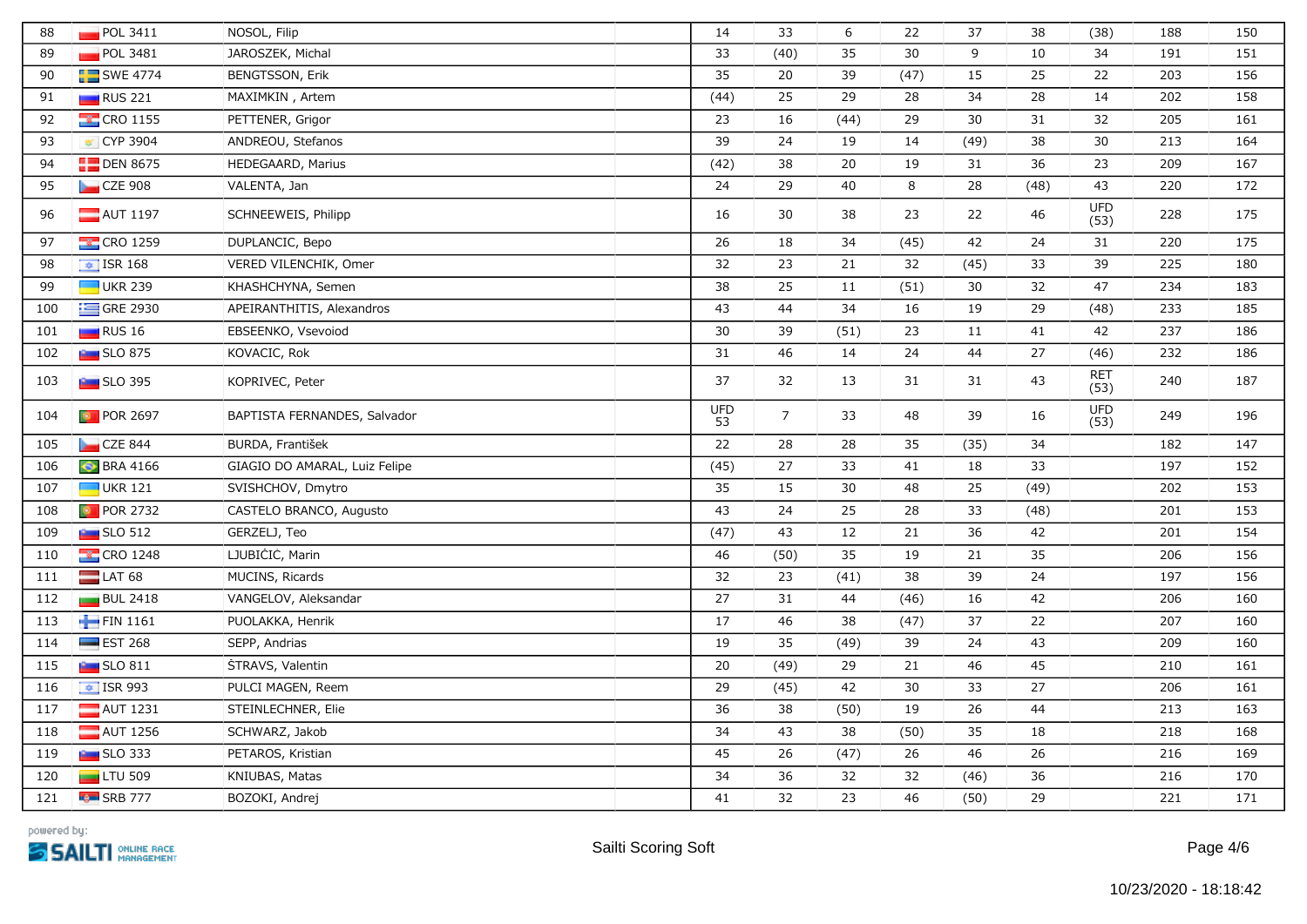| 122 | CZE 859                          | PETERKA, Tomáš         | 18                    | 41   | 44   | (48) | 42   | 28                 | 221   | 173 |
|-----|----------------------------------|------------------------|-----------------------|------|------|------|------|--------------------|-------|-----|
| 123 | $\Box$ DEN 8594                  | WITZKE, Julius Poder   | 50                    | 20   | 28   | 35   | 41   | (51)               | 225   | 174 |
| 124 | $\blacksquare$ FRA 2781          | JEAN PHILIPPE, Boudard | 17                    | 44   | 26   | 49   | (50) | 39                 | 225   | 175 |
| 125 | $MON$ 1405                       | ASSCHER, Matteo        | 28                    | 34   | 41   | 45   | (45) | 27                 | 220   | 175 |
| 126 | MLT 86                           | MALLIA, Jake           | (42)                  | 27   | 35   | 39   | 39   | 35                 | 217   | 175 |
| 127 | RUS 205                          | ANTONIUK, Matvei       | <b>DPI</b><br>(50.30) | 48   | 45   | 13   | 48   | 23                 | 227.3 | 177 |
| 128 | $\overline{\phantom{a}}$ SRB 209 | DABIC, Pavle           | 28                    | 37   | 39   | 36   | 37   | (45)               | 222   | 177 |
| 129 | $\Box$ DEN 8652                  | JOHANNESEN, Jonathan   | 40                    | 41   | 22   | (47) | 38   | 37                 | 225   | 178 |
| 130 | <b>RUS</b> 189                   | KRIVOBOKOV, Ilia       | DSQ<br>(53)           | 29   | 48   | 20   | 45   | 37                 | 232   | 179 |
| 131 | $\overline{\phantom{a}}$ SRB 446 | YUILL, Filip           | 25                    | (50) | 42   | 33   | 49   | 31                 | 230   | 180 |
| 132 | $\boxed{4}$ ISR 151              | SLAVIN, Amit           | 39                    | 16   | 45   | 42   | (49) | 39                 | 230   | 181 |
| 133 | <b>BUL 988</b>                   | SHANGOV, Mariyan       | 36                    | 45   | 36   | (51) | 21   | 43                 | 232   | 181 |
| 134 | $\boxed{\div}$ ISR 132           | BILIA, Yam             | 34                    | 42   | 42   | (45) | 32   | 31                 | 226   | 181 |
| 135 | $\blacksquare$ AUT 187           | PULTE, Keno Ruben      | 37                    | 47   | 27   | (50) | 27   | 44                 | 232   | 182 |
| 136 | <b>H</b> GBR 6400                | KEEGAN, Henry          | 37                    | 37   | 39   | (46) | 35   | 34                 | 228   | 182 |
| 137 | $\sim$ SLO 912                   | AL-DILAIMI, Liam       | 46                    | 28   | (50) | 29   | 40   | 41                 | 234   | 184 |
| 138 | $\sim$ SLO 211                   | OGRIZEK, Żan           | 41                    | 44   | 23   | 27   | 51   | <b>DNF</b><br>(53) | 239   | 186 |
| 139 | <b>D</b> POR 2722                | FRUTUOSO, Guilherme    | <b>UFD</b><br>(53)    | 48   | 49   | 32   | 33   | 24                 | 239   | 186 |
| 140 | $BUL$ 965                        | NAYDENOV, Ivan         | 40                    | 43   | 22   | 36   | 47   | (48)               | 236   | 188 |
| 141 | $\sim$ SLO 141                   | VEZNAVER, Jean Jakob   | 44                    | 34   | 45   | 43   | 23   | (50)               | 239   | 189 |
| 142 | $\overline{\phantom{a}}$ SRB 102 | ZAKIC, Nenad           | 39                    | (49) | 41   | 34   | 40   | 37                 | 240   | 191 |
| 143 | FIN 1101                         | KLEMOLA, Atte          | 51                    | 50   | 40   | 28   | (51) | 23                 | 243   | 192 |
| 144 | $LAT$ 140                        | BASKEVICS, Emils Mikus | <b>UFD</b><br>(53)    | 32   | 43   | 44   | 44   | 30                 | 246   | 193 |
| 145 | $LTU$ 545                        | ANTANAVIČIUS, Marius   | 26                    | 39   | 48   | 36   | (48) | 45                 | 242   | 194 |
| 146 | CZE 714                          | DYMÁK, Matyáš          | 40                    | 46   | 46   | 25   | (51) | 39                 | 247   | 196 |
| 147 | $BUL$ 333                        | TUZLUKOV, Todor        | 44                    | 51   | 48   | 34   | 20   | (51)               | 248   | 197 |
| 148 | $\Box$ LTU 555                   | BESTAUSKAS, Benas      | 42                    | (51) | 46   | 44   | 34   | 38                 | 255   | 204 |
| 149 | $\frac{1}{26}$ GBR 6506          | SOYER, Derin Can       | 48                    | 45   | 40   | (49) | 48   | 32                 | 262   | 213 |
| 150 | $\equiv$ EST 228                 | OTTESSON, Raul         | 33                    | 42   | 47   | (52) | 44   | 47                 | 265   | 213 |
| 151 | $\blacksquare$ BEL 1210          | DE BIE, Alexander      | 50                    | 36   | 43   | 43   | (52) | 50                 | 274   | 222 |
| 152 | ■ CYP 8824                       | ZOUBOVSKI, Anatoli     | 51                    | 48   | 47   | (52) | 43   | 35                 | 276   | 224 |
| 153 | $\equiv$ EST 311                 | RAHNEL, Martin         | 47                    | 34   | (50) | 50   | 50   | 46                 | 277   | 227 |
| 154 | <b>H</b> GBR 6530                | EVANS, Noah            | 49                    | 47   | (51) | 41   | 43   | 49                 | 280   | 229 |

powered by: